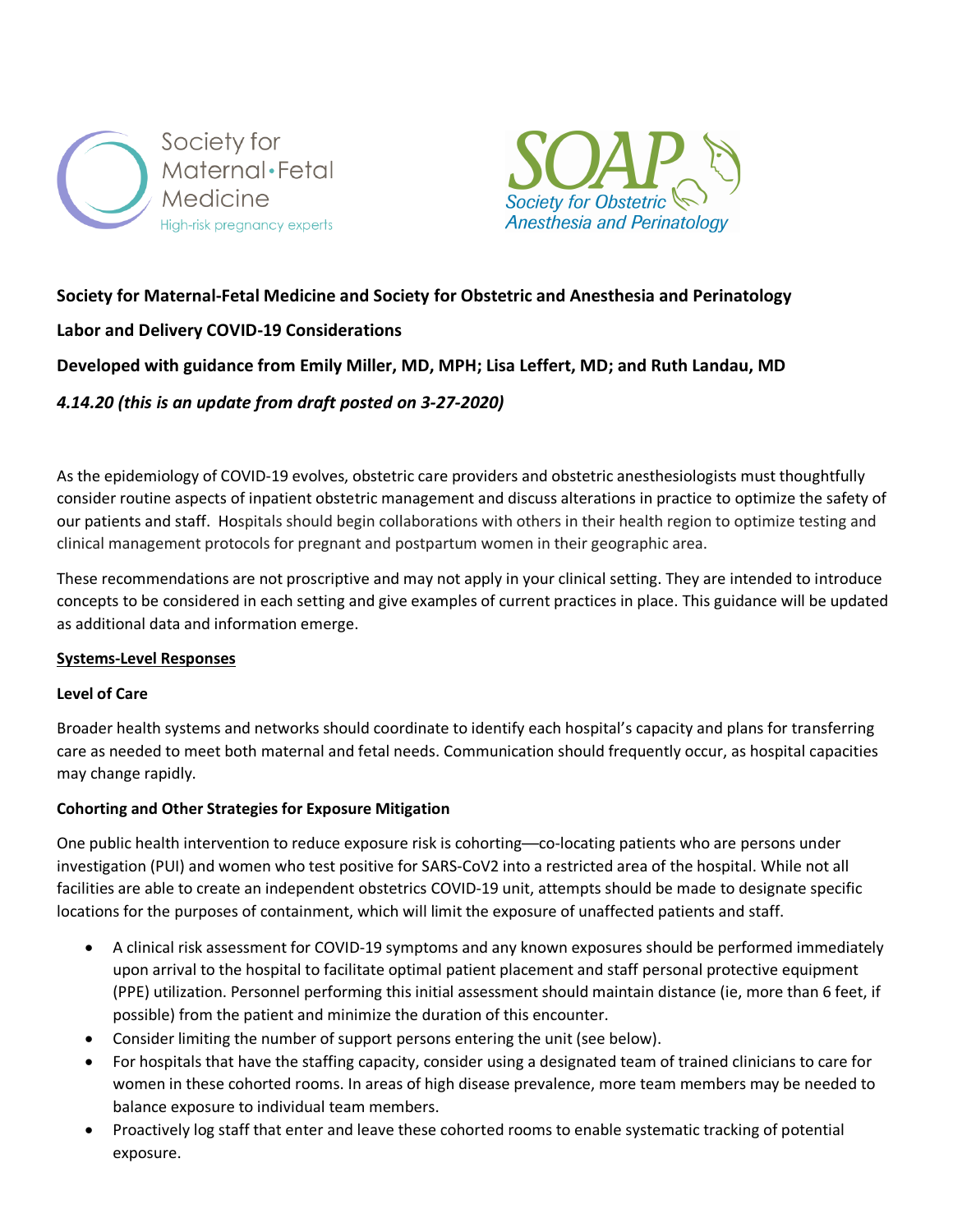- $\circ$  This tracking could be considered more broadly for all patient rooms (ie, those off the cohorted unit), depending on local epidemiology, to facilitate tracking of exposures in cases where PPE is not being utilized.
- $\circ$  Tracking is performed by asking clinicians entering the room to log their name and time of entry. Logging can be done by documentation of all clinical encounters within the electronic medical record or via a physical document placed just outside the patient's room.
- Consider staggering staff schedules (eg, creating a patient-facing team and a home-based telehealth team that rotates responsibilities weekly or every 2 weeks) to reduce concomitant exposure risks and minimize the potential for future staffing shortages.
- Hospital visitors should be restricted or eliminated for women who test positive for SARS-CoV2 or PUIs.
	- $\circ$  Expert opinion from areas with advanced community spread supports the elimination of visitors, but each hospital should develop its own policy and disseminate it in advance.
	- o There may be state-specific restrictions or requirements as well.
	- o If visitors are restricted, exceptions could be made for settings of bereavement. These decisions are local and related to the overall hospital policy.
	- $\circ$  If visitors are permitted, the CDC recommends they be screened for symptoms of respiratory illness before entering a healthcare facility.
	- o Visitors are recommended to perform frequent hand hygiene and follow respiratory hygiene/cough etiquette precautions. Visitors should be asked to visit only the patient room and to limit re-entry as much as is possible.
- Consideration should be given to utilizing face masks for all visitors, if available, in areas of high community prevalence.

# **Patient Rooms**

- Women who test positive for SARS-CoV2 or PUIs should ideally be placed in an isolation room with droplet and contact precautions. Airborne infection isolation rooms (single-patient negative-pressure rooms with a minimum of 6 air changes per hour), if available, can be used if performance of aerosolizing procedures is anticipated.
- Hospital facilities can inform whether specific rooms, such as operating rooms (ORs) or rooms in which higher acuity evaluations are performed (eg, when intubation may be required), can be safely converted to negative-pressure rooms. These rooms can be designated for cesarean deliveries for women who test positive for SARS-CoV2 or PUIs. Conversion may not be possible in all facilities and, with proper PPE and patient transfer protocols, cesarean deliveries can still be safely performed in a positive-pressure OR.
- In general, negative-pressure ORs should not have open surgical equipment (as is often done for designated "crash" rooms). Teams should coordinate with local infection prevention teams to inform these decisions.

# **PPE for Health Care Workers (HCWs)**

- Informed by local epidemiology and PPE supply availability, providers could consider utilizing droplet (ie, surgical mask, gloves, gown) precautions for prolonged and close (ie, less than 6 feet distance) patient encounters.
- When caring for women who are positive for SARS-CoV2 or PUIs, consider the following:
	- o Women who test positive for SARS-CoV2 or PUIs should wear a surgical mask at all times as clinically able.
	- o All HCWs should implement droplet and contact precautions with eye protection (i.e., gown, gloves, surgical mask, face shield or goggles) for clinical interactions, and follow CDC recommendations on infection prevention and control.
	- $\circ$  The following recommendations are made in the absence of a firm evidence base and are considerations when the N95 supply chain is adequate. When applicable, alternative practices are put forward as suggestions to continue to mitigate exposure risk to staff. CDC recommendations on obstestrical care
		- High-risk obstetrical scenarios: N95 masks should be used whenever an aerosol-generating procedure (e.g., bronchoscopy, intubation, and open suctioning) is being performed or likely to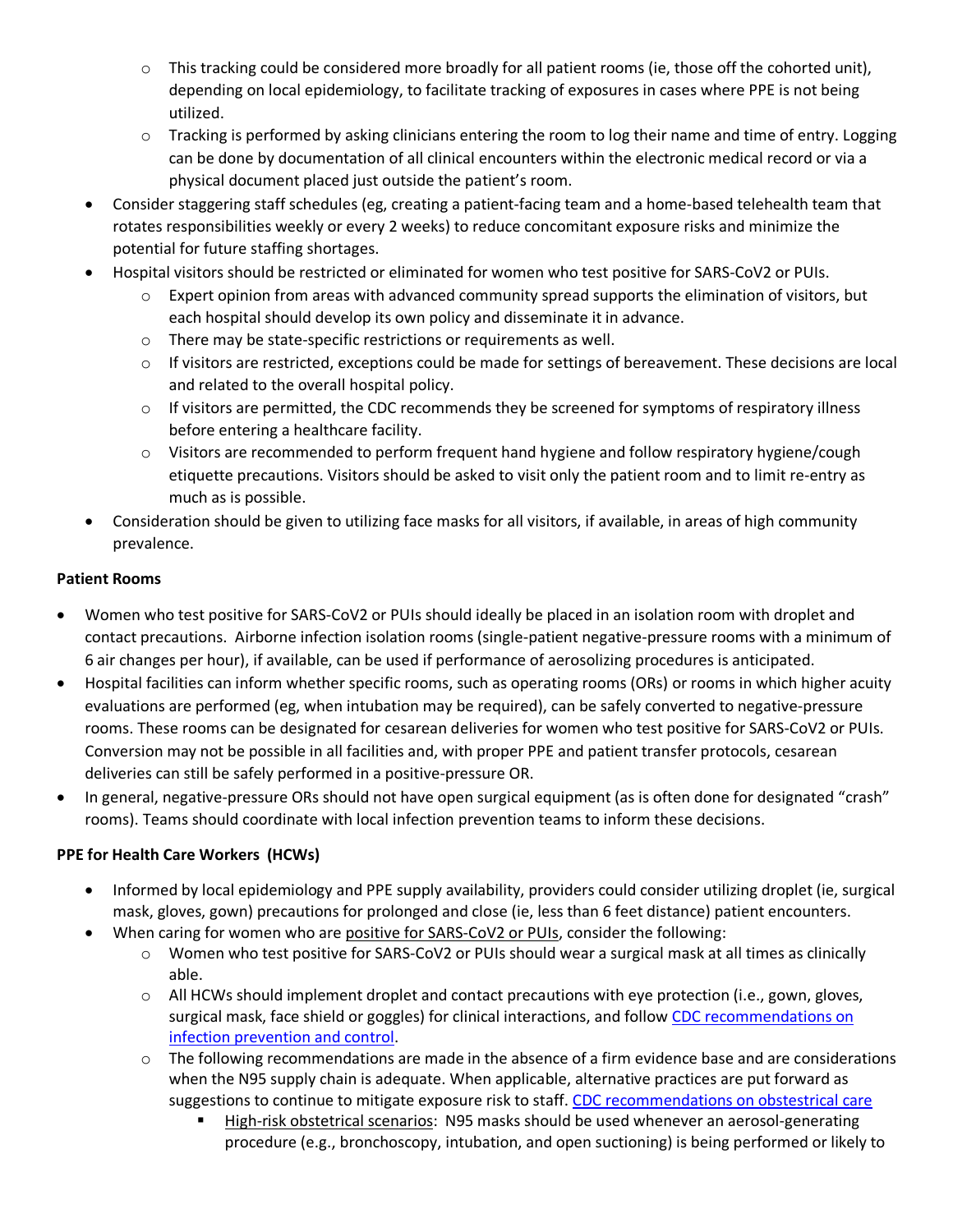be performed on a patient with suspected or confirmed COVID-19. Examples in obstetric environments may include:

- Cesarean deliveries
- Twin vaginal deliveries
- Women brought to OR for management of postpartum hemorrhage
- Intubation (or anticipated intubation when there may not be time to properly re-don)
- Second stage and episodes of deep respiratory efforts of labor and delivery: For patients with known or suspected COVID-19, HCWs should use N95 (or facemasks if N95 is not available), eye protection, gloves, and gowns during the second stage of labor, in addition to other personal protective equipment that may be typically indicated for labor and delivery. Surgical drapes could be used as an additional physical respiratory droplet barrier during the second stage and at delivery.
- Health care workers (HCWs) who may need to wear an N95 mask should ensure fit testing has been performed if it is feasible to do so. However, the Occupational Safety and Health Administration has recently waived this requirement to increase the availability of this equipment to HCWs.
- Proper donning and doffing of PPE takes time. Training in the use of PPE should emphasize the safety of HCWs, recognizing that clinical response times may be slowed by these precautions (https://www.cdc.gov/hai/pdfs/ppe/PPE-Sequence.pdf).
	- $\circ$  Consider posting diagrams and/or checklists in area where donning/doffing of PPE will occur.
	- $\circ$  Have an observer witness donning/doffing when possible. Proper donning and doffing procedures should be reviewed and practiced frequently.
	- o Anticipate emergencies as best as possible and plan accordingly.
	- $\circ$  Institutions should simulate patient transfers (eg, from LDR to OR) to ensure that staff properly don and doff PPE. Separate teams are required to facilitate safe transfer, and roles should be clearly established based on local staffing.
- All providers should check with their institution's infection prevention guidelines regarding policies and procedures for reusing N95 masks and face shields.

### **Clinical Obstetric Care for Women with SARS-CoV2 or PUIs**

### **Obstetric Triage and Testing Procedures**

- Labor and delivery leadership should coordinate with hospital practices regarding outpatient screening opportunities for pregnant women with exposure to or symptoms of COVID-19. Pregnant (particularly those in the third trimester) and breastfeeding women should be prioritized in screening algorithms if possible given the change in clinical guidance that might ensue in the setting of a positive screen.
	- $\circ$  Hospitals should become familiar with turnaround times and identify opportunities to reduce this lag (eg, partner with other testing facilities) when results will directly inform clinical management, such as with women temporally proximate to delivery.
	- $\circ$  Providers should also become familiar and institutions should proactively inform providers with test characteristics for the specific molecular testing platform that is being utilized within the institution.
- Microscopy for ferning evaluation may be deferred to mitigate transport of the specimen across a unit and potential contamination of point-of-care testing equipment and additional personnel. Alternative methodologies for evaluation of rupture of membranes (eg, pooling and nitrazine alone or incorporating commercially available tests) could be considered.

### **Antepartum**

• Antenatal corticosteroids (ANCS): Prolonged exposure to high-dose steroids has been associated with worsening SARS-CoV2 patient outcomes in the general population. How this applies to ANCS is unknown, although it is important to recognize that ANCS exposure is not prolonged. Until evidence is available, practices could consider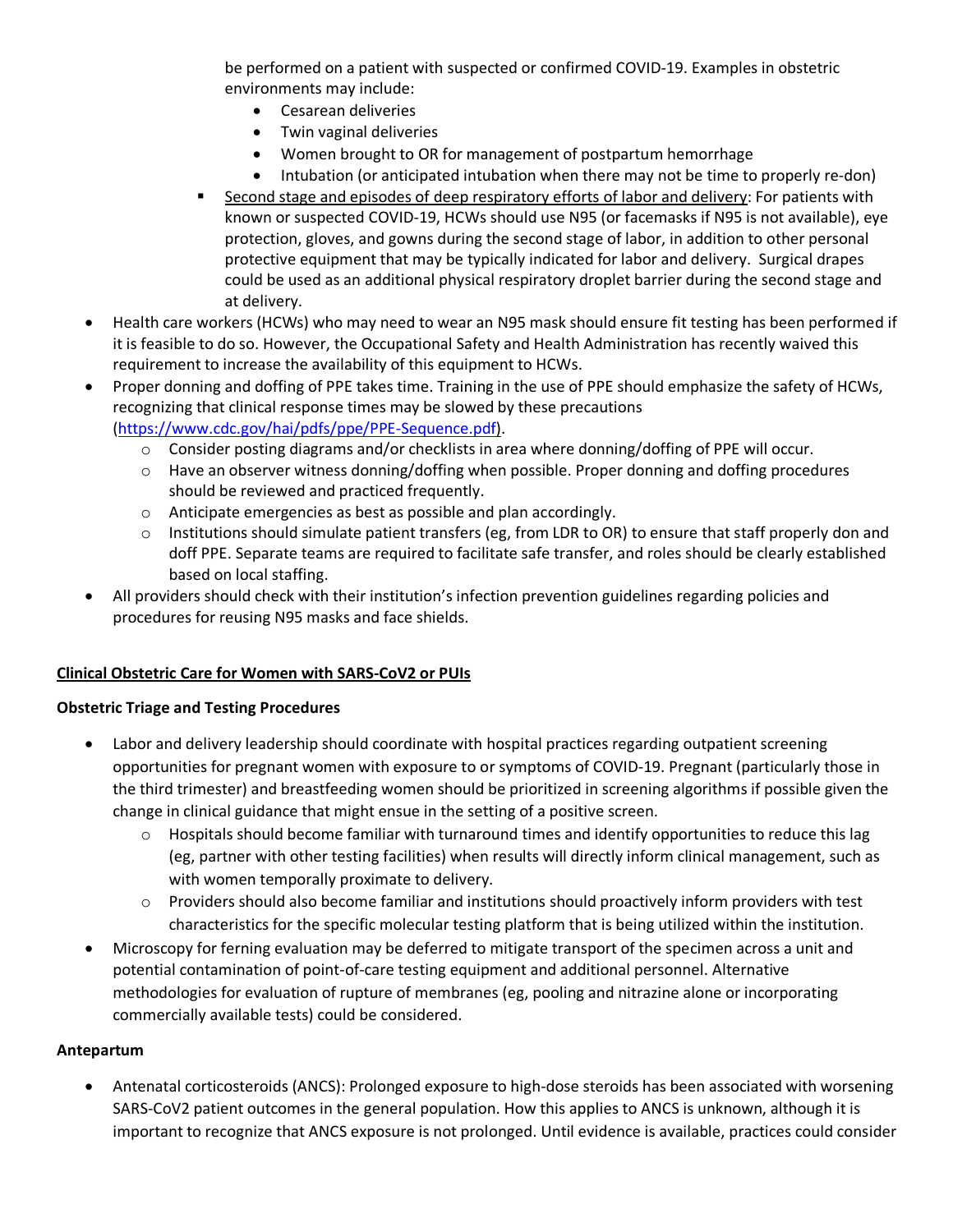adjusting protocols (eg, ANCS after 34 weeks, repeated courses of ANCS), balancing theoretical maternal risks against the magnitude of known fetal benefits in each clinical circumstance.

- o Particular caution should be exercised when considering ANCS for critically ill women in an ICU setting.
- Magnesium for fetal neuroprotection: The benefits of magnesium sulfate for fetal neuroprotection should be weighed against potential risks of maternal respiratory depression. This balance might shift as gestational age advances and is based on maternal respiratory status.
	- $\circ$  As per routine clinical practice, normal renal function should be assured before initiating magnesium therapy, and for those with renal dysfunction, dosage and fluid administration should be adjusted accordingly.
	- o A single 4-gram bolus dose of MgS04 may serve as an alternative to usual dosing in the setting of mild respiratory distress.
	- o For women with increasing oxygen requirements, the risk-to-benefit ratio should be considered before using magnesium for fetal neuroprotection.
- Nonsteroidal anti-inflammatory drugs (NSAIDs): While some have suggested avoiding the use of NSAIDS for symptoms suggestive of SARS-CoV2 infection, this practice is controversial and data are lacking.
- Prenatal ultrasonography should be used judiciously and reserved for situations when results would likely alter clinical management. Please see the The Society for Maternal-Fetal Medicine COVID-19 Ultrasound Practice Suggestions for further information.

### **Labor and Delivery**

- Internal monitors: Internal monitors (ie, fetal scalp electrodes, intrauterine pressure catheters) may be necessary modalities to optimize fetal monitoring. Although data are limited, they so far do not suggest maternal-to-fetal transmission of SARS-CoV2 is likely to occur. Decision-making about internal monitors will evolve as more data become available.
- Amniotomy: Given the reassuring (but limited) data to date pertaining to maternal-to-child transmission, amniotomy may still be utilized for labor management as clinically indicated.
- Operative vaginal deliveries: As above, the data on perinatal transmission available to date do not preclude the use of forceps or vacuum. Given the challenges associated with rapid patient transfer to an OR, consideration should be given to performing these procedures (particularly non-outlet deliveries) in an OR, balancing existing workflows in other sites alongside OR availability.
- Magnesium for preeclampsia/seizure prophylaxis: The risk of eclampsia should be balanced against the risk of respiratory depression in the setting of SARS-CoV2. In general, for women without severe features, avoidance of magnesium seems prudent in this situation.
	- o For those with renal dysfunction, dosage and fluid administration should be adjusted accordingly.
- Early epidural analgesia for labor should be considered to mitigate risks associated with general anesthesia in the setting of an urgent cesarean.
- Each hospital should facilitate discussions between obstetric care, maternal-fetal medicine, neonatology, critical care, infectious disease, and obstetric anesthesiology providers regarding pregnancy management in the setting of worsening maternal respiratory status.
	- $\circ$  Given the potential for rapid deterioration in maternal respiratory status, anticipatory planning and counseling is prudent.
	- $\circ$  All patients, including pregnant patients, should be encouraged to have an identified health care proxy and/or an advance directive on admission to the hospital.
	- $\circ$  If available, multidisciplinary care with anesthesia and/or critical care should be sought.
	- o Maternal considerations: It is unclear whether uterine decompression improves maternal respiratory status and how the potential benefit balances against the known operative risks in the setting of COVID19.
	- o Fetal considerations: The prolonged maternal hypoxemia associated with severe cases of COVID-19 may lead to fetal hypoxemia and ultimately acidemia. Given the protracted clinical course that is often seen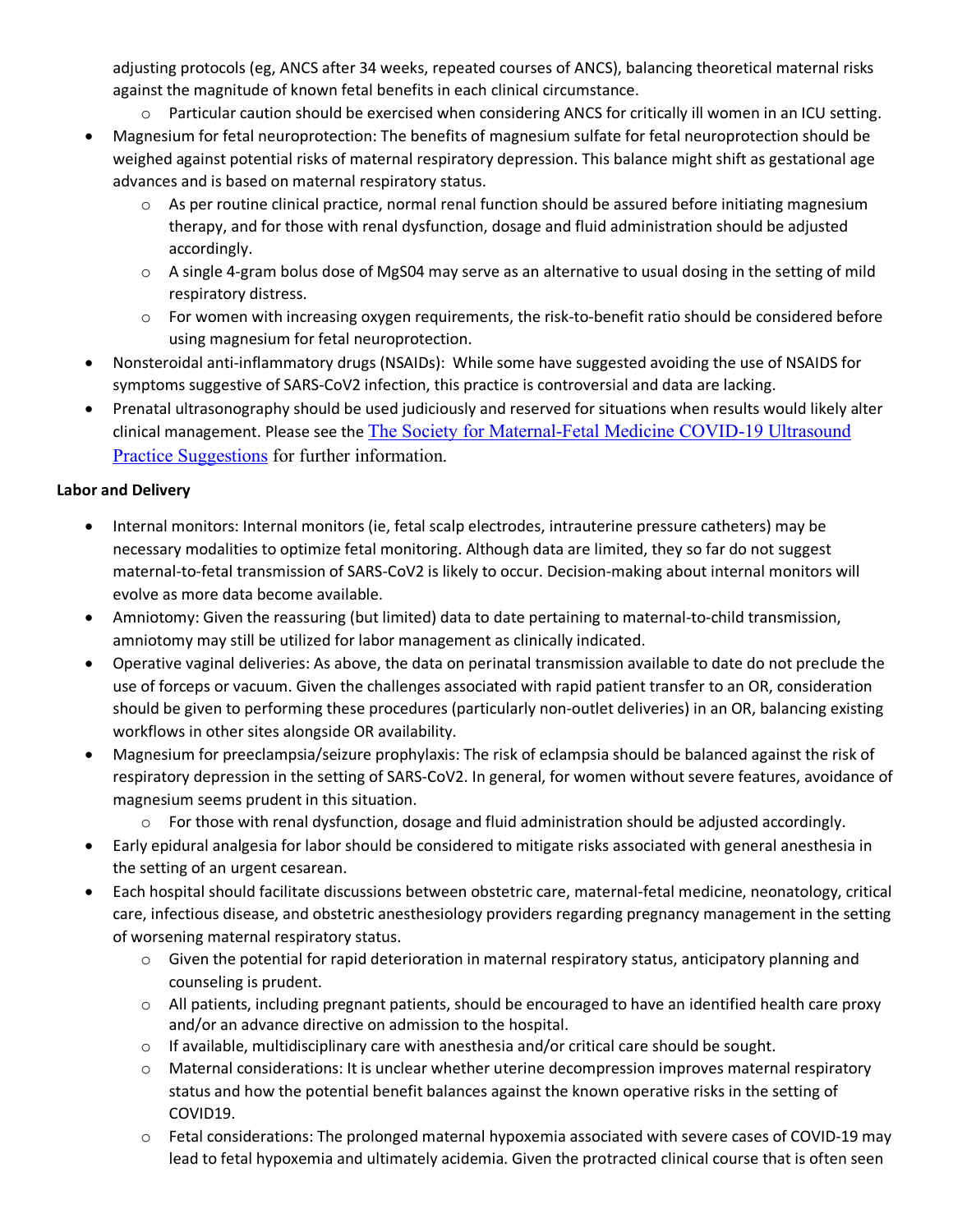with COVID-19, the risks of prolonged fetal hypoxemia (eg, stillbirth, neurologic injury) must be balanced against the risks associated with delivery at the given gestational age in the setting of rapidly worsening maternal respiratory status.

o Neonatal considerations: Protocols for postdelivery management of the neonate should be planned and clearly communicated to the woman. Dedicated care teams should be considered with protocols that avoid neonatal exposure to SARS-CoV2**.**

## **Postpartum Care**

- Obstetric clinicians should be aware of hospital, CDC, and American Academy of Pediatrics (AAP) guidelines pertaining to the recommendation for neonatal separation from the mother after delivery for PUIs and women with SARS-CoV2. Teams should be prepared to educate patients early regarding these recommendations and plan for alternative neonatal protective plans (eg, maternal mask and glove use, bassinet in the room but distanced from mother, etc.) if the mother declines separation or when hospital capacities do not allow for separation.
	- $\circ$  Expediting maternal testing results, as feasible, for women in temporal proximity to delivery will minimize the need for separation in settings of negative testing.
	- o In areas with inability to achieve fast turn-around-time for molecular testing, consideration can be made for outpatient testing in women undergoing scheduled procedures (Cesarean delivery or induction of labor.)
- In accordance with the American College of Obstetricians and Gynecologists, breastfeeding or pumping for women who are SARS-CoV2 positive or PUIs is still recommended. However, the neonate may be at risk of SARS-CoV2 acquisition via respiratory droplets while breastfeeding. The decision to express breast milk with a dedicated breast pump (and have milk given by an unexposed caregiver) versus direct breastfeeding with careful hand hygiene and droplet precautions (eg, surgical mask) should be made in communication with the patient, taking into consideration her health status and her surrounding resources.
- Information on NSAID use in the setting of COVID19 is emerging. While some have suggested avoiding the use of NSAIDs for symptoms suggestive of SARS-CoV2 infection, this practice is controversial, and robust data are lacking. At this point, for women who are asymptomatic or mildly symptomatic that require analgesic medication beyond acetaminophen, NSAIDs can continue to be used, as the alternative of opioids likely poses more clinical risks.
- When an acceptable clinical alternative is available, nonurgent postpartum procedures, such as a postpartum tubal ligation, should be postponed.
- As infants are considered PUIs, the decision to perform a circumcision should be made in communication with the pediatric team, and appropriate PPE must be worn.

### **Routine Labor and Delivery Practices to be Reconsidered for All Pregnant Patients in the Setting of Community Spread**

- Changes to routine clinical practice should be informed by local epidemiology. Recognizing the presence of asymptomatic viral shedding, practices that increase potential SARS-CoV2 exposure with insufficient benefit in the setting of potential community spread should be suspended.
- Nitrous oxide: There is currently insufficient information about the cleaning, filtering, and potential aerosolization with the use of nitrous oxide labor analgesia systems in the setting of COVID-19. As such, individual labor and delivery units should discuss the relative risks and benefits and consider suspending use.
- Intrapartum oxygen: The use of oxygen for fetal indications is controversial, as there is no evidence of benefit and potential risk of fetal harm. As the use of high-flow nasal cannula or face mask oxygen may be aerosolizing procedures, the routine use for fetal indications should be suspended. Oxygen should be considered if maternal hypoxia is noted.
- Hospital visitors should be restricted (broadly). In some settings, such as COVID+ -cohorted areas, visitors may be eliminated. These restrictions are institution dependent.